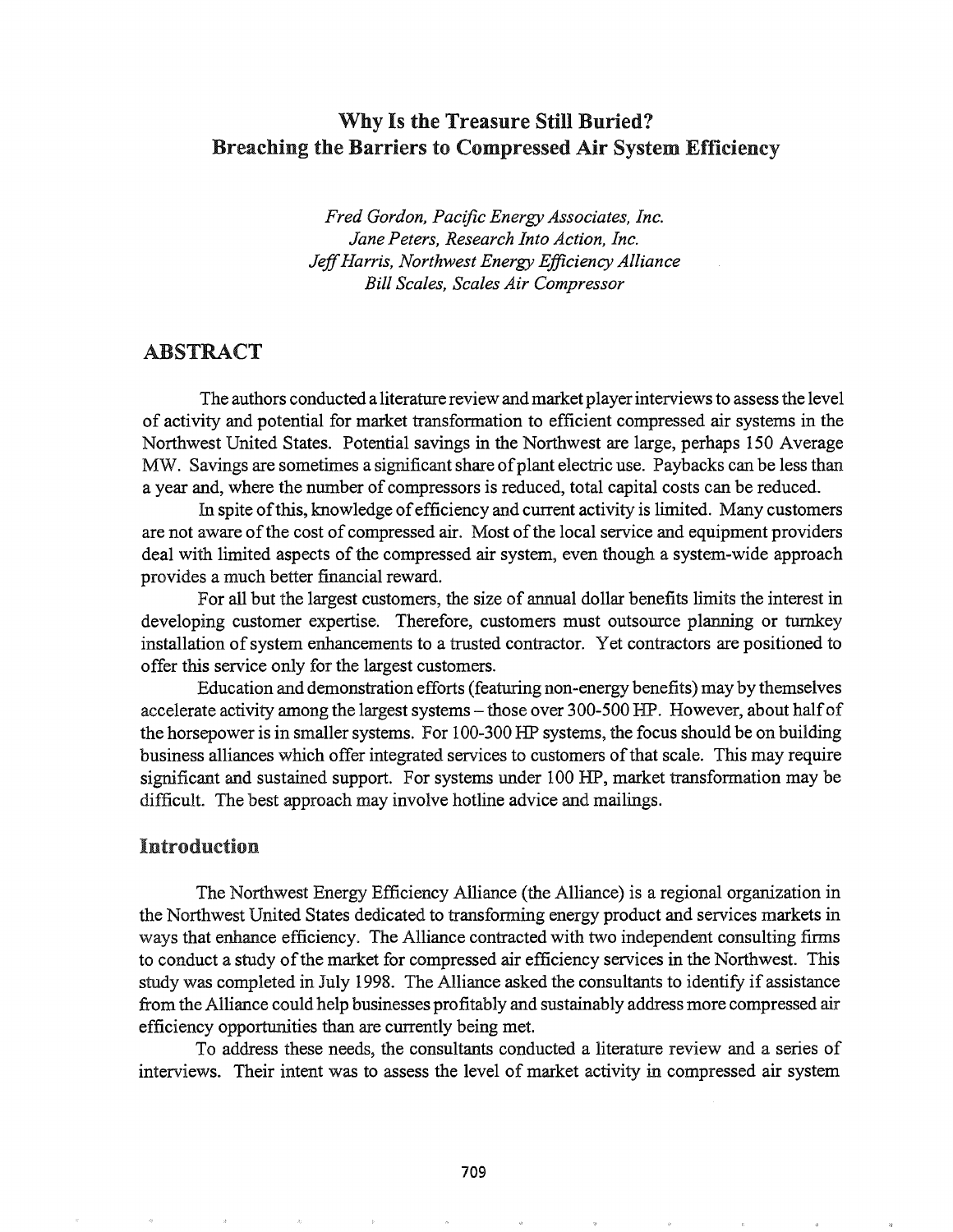retrofit and describe market barriers, opportunities, and potential solutions. The consultants also explored methods of gathering quantitative data on the compressed air market.

# Research Design

The literature review covered compressed air opportunities, potential savings, program experiences, current initiatives, and market characteristics, focusing on the Northwest but also including leading studies from other regions.

A national compressed air efficiency expert was included in the research team, and structured, open-ended interviews were conducted with twelve additional regional and national experts.

Additional interviews were conducted with: 1) Northwest firms who might offer compressed air efficiency services, including consultants, engineering firms, energy services companies, and energy services providers; 2) major compressed air equipment sales organizations in the Northwest; and 3) a few national firms that might be increasing Northwest activity. The intent of these *market actor* interviews was to assess the scale and focus of compressed air efficiency activity and to get the respondents' ideas of the size of the market, potential segments, barriers, opportunities, etc. In all, the research team contacted 26 market actors, 23 ofwhich provided data. Respondents included nine consulting engineers, four Energy Service Companies/Energy Service Providers (ESCos/ESPs), nine compressed air equipment distributors, and one manufacturer's representative.

The data proved quite useful for understanding market dynamics, but was not sufficient for precise quantification of market size or savings potential, due to limitations of the sample and the imprecise, sometimes limited, and overlapping nature ofthe responses. *Approximations* of some quantitative market parameters are included in this report. The research team believes that more precise data on compressor loads is attainable only through an extensive customer survey, and that more precise data on baseline efficiencies is possible only through extensive site audits.

## Research Findings

The key finding is that there are significant opportunities to save energy in the compressed air marketplace, and that a combination ofrecruitment, training, and demonstration could lead to significant transformation (i.e., sustainable, increased levels of system retrofit activity) among large systems (over about 500 HP). However, large systems constitute only about half of the horsepower of compressed air systems in the region. The potential for market transformation among smaller systems is less certain and will take larger efforts.

## **Nature of Opportunities**

The largest source of potential compressed air efficiency opportunities is in improvements to existing systems. These opportunities differ significantly from site to site, based on system characteristics. While some opportunities are easy to identify (e.g., reduce pressure), many require a significant investment in monitoring to identify the benefits and the appropriate strategy. Technical opportunities include: 1) improved system operations and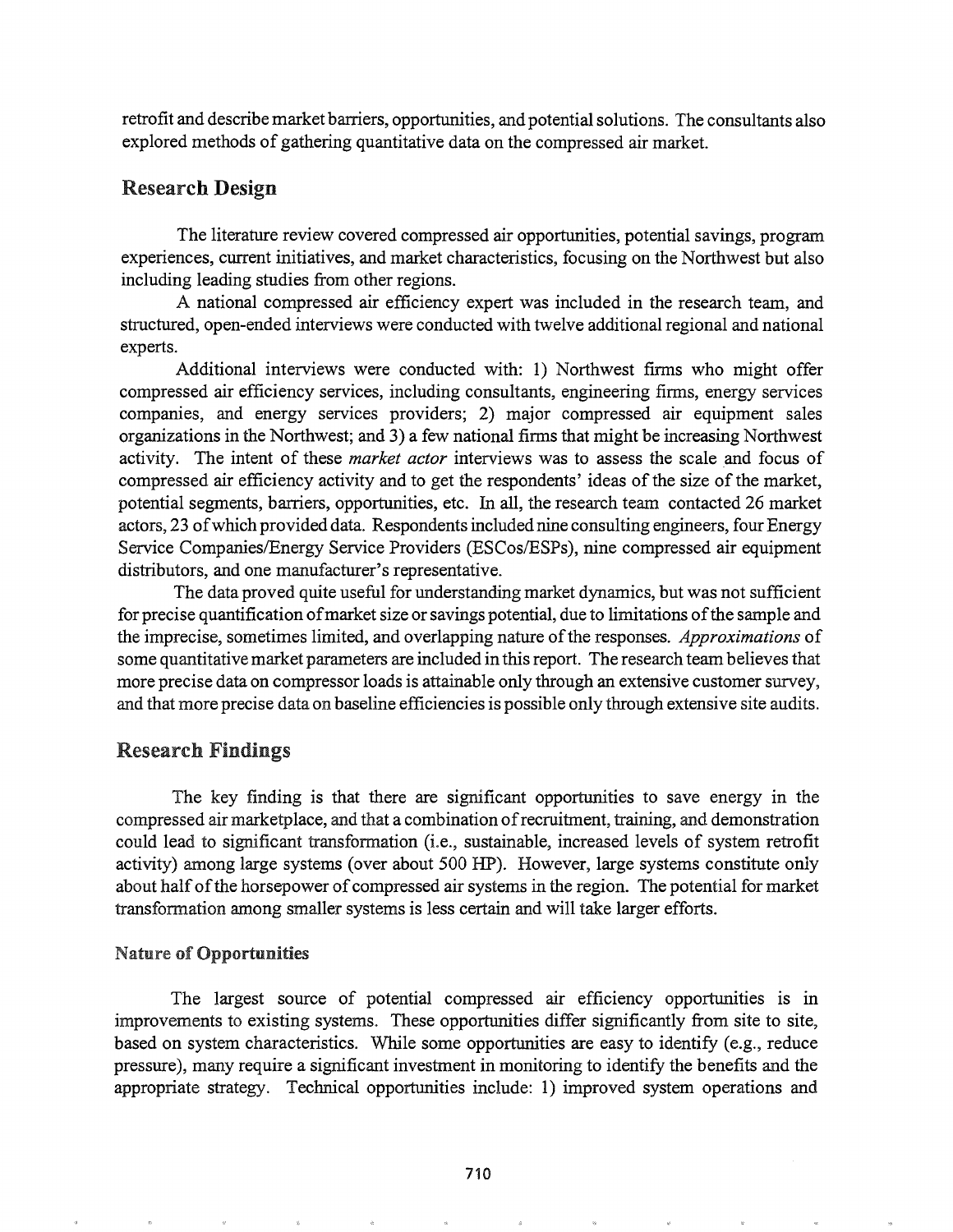maintenance; 2) compressor improvements; 3) better compressor unit control; 4) improved cooling and dehumidification systems; 5) controls for sequencing compressors; 6) leak reduction; 7) design and mechanical improvements to distribution piping and system configuration; 8) improved end-use devices (e.g., nozzles); and 9) improved end-use applications of compressed air (Maxwell 1994; Vranizan 1993).

The most prominent national compressed air efficiency consultants focus first on establishing a baseline for hourly loads and compressed air pressure and volume. Then they may perform low-cost control adjustments to capture easy savings and show the customer some success. Next they work sequentially to optimize the system, starting with matching the needs of end users efficiently with end-use equipment, then on improving distribution, and finally readjusting the controls. Only after these elements are considered do they look at compressor improvements. This approach often permits downsizing of compressors, or even removing compressors from active operation. By contrast, many consultants and utility programs (HEC, Inc. 1995; Skumatz 1998) get most of their savings from compressor and control changeouts. This may reflect differences in local savings opportunities, but may also indicate that many people in the industry have neither the opportunity nor the experience to take a comprehensive systems approach.

#### Size of Market

A study ofnational data on savings, applied to Northwest loads (Parker1993), indicates that the Northwest technical potential for energy savings from compressed air system improvements probably exceeds 150 Average MegaWatts (AMW), and may be significantly larger. Over half of the potential savings are estimated to be in the forest products industries: pulp and paper products and wood products. The rest occurs among several industries. Respondents to our interviews confirmed this pattern. A large fraction of the savings are very inexpensive, with savings covering the costs in one year or less. If purchase of a new compressor can be avoided, costs can be negative.

Savings can constitute 30% to 50% of compressed air load and, for some industries, as much as 10% to 20% of plant electric load (Parker 1993; Wheeler, 1997). Savings of over 10% of plant load were found in audits of many forest products industry plants (Parker 1993). Forest products is a key compressed air-using industry in the Northwest. However, we suspect that many of these audits were in smaller plants than are typical in the Northwest, so it is not clear that this level of savings is achievable in the Northwest forest products industry as a whole. One yet-unpublished national study provides smaller estimates of savings, so the estimates provided above might be considered an "upper bound" on achievable savings.

Utilizing data from contractors, engineering consultants, and experts, the consultants made an effort to estimate the number of compressors of different sizes in the market, and their concentration by industry. Development of these estimates involved extensive judgement. Systems under 500 HP constitute 47% of total HP using one method of estimation, and 71% of HP using another. Systems under 200 HP constitute 35% and 17% of HP in the two estimates. While these estimates may somewhat overstate the importance of smaller systems (because smaller systems may have fewer load hours), it is clear that a significant fraction of the total compressed air load, and conservation potential, lies outside the very large systems.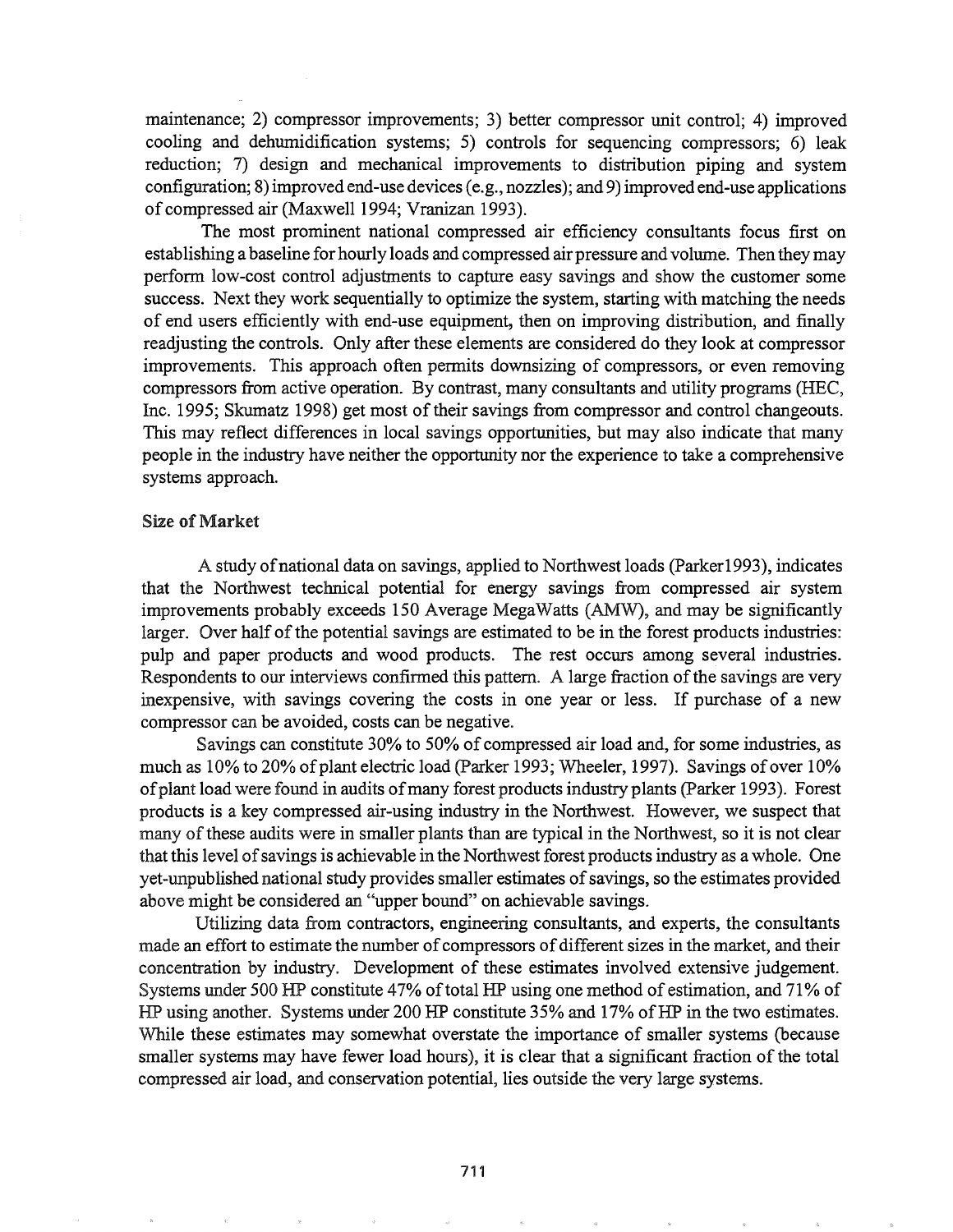#### Service Delivery

The services industry consists of:

- A small number of manufacturers who have not traditionally focused on efficiency as a profit center. While their perceptions are beginning to change, their efficiency actions are limited.
- A few dozen distributors of equipment and services in the Northwest, with perhaps ten of these dominating sales. Some provide  $O&M$  services, and most provide efficient compressors on request, but their focus on efficiency is limited. Many have limited capabilities for assessing system efficiency opportunities.
- About a dozen consultants who perform energy audits, meter systems, and/or help design new systems. Other consultants do occasional new system or troubleshooting work. Few of these individuals work on compressed air efficiency full-time, and many are not closely affiliated with organizations that deliver services to customers. Few of the analysis or O&M firms provide extensive metering services. Some are affiliated with, and promote, specific products that tend to narrow the focus of recommendations and may not always be appropriate. Thus, packaging and managing a comprehensive analysis and installation is often exclusively in the hands of customers, many of whom do not have the time or interest to take on this task.
- @ A handful of Energy Service Companies (ESCos) and Energy Services Providers (ESPs) who market turnkey or performance-guaranteed compressed air services. For most ESCos and ESPs, these services are offered as part of broader energy services offerings. Only one company appears to be actively pursuing compressed air efficiency in the Northwest, dealing primarilywith large systems. Other companies have proposed compressed air services, but either are not selling much of anything or are selling something else.
- @ A few Compressed Gas Companies, who sell a variety of industrial gasses, including compressed air. These companies deal primarily with large manufacturers with diverse industrial gas needs. The one firm we learned the most about is just becoming aware of compressed air energy efficiency and has no existing capability in this area.

Our interviews indicate that there is a small volume of compressed air services being offered in the Northwest today (relative to the magnitude of low-cost opportunity), and there are no concrete plans to expand the level of services. While several parties are poised to expand their offerings, they are waiting for evidence of increased customer demand.

The consultants developed estimates of the general magnitude of service offerings in the Northwest (as shown in Table 1). These estimates involved significant judgement and should be considered to be useful at assessing the *magnitude* of activity, but not the precise level.

We asked whether respondents were hoping to expand business in specific areas. There was moderate interest in expansion of a number of services, including surveys, monitoring, O&M, and compressor and auxiliary enhancements. In some cases, it was unclear whether the planned O&M and hardware enhancements had an efficiency focus or were focused on other customer objectives..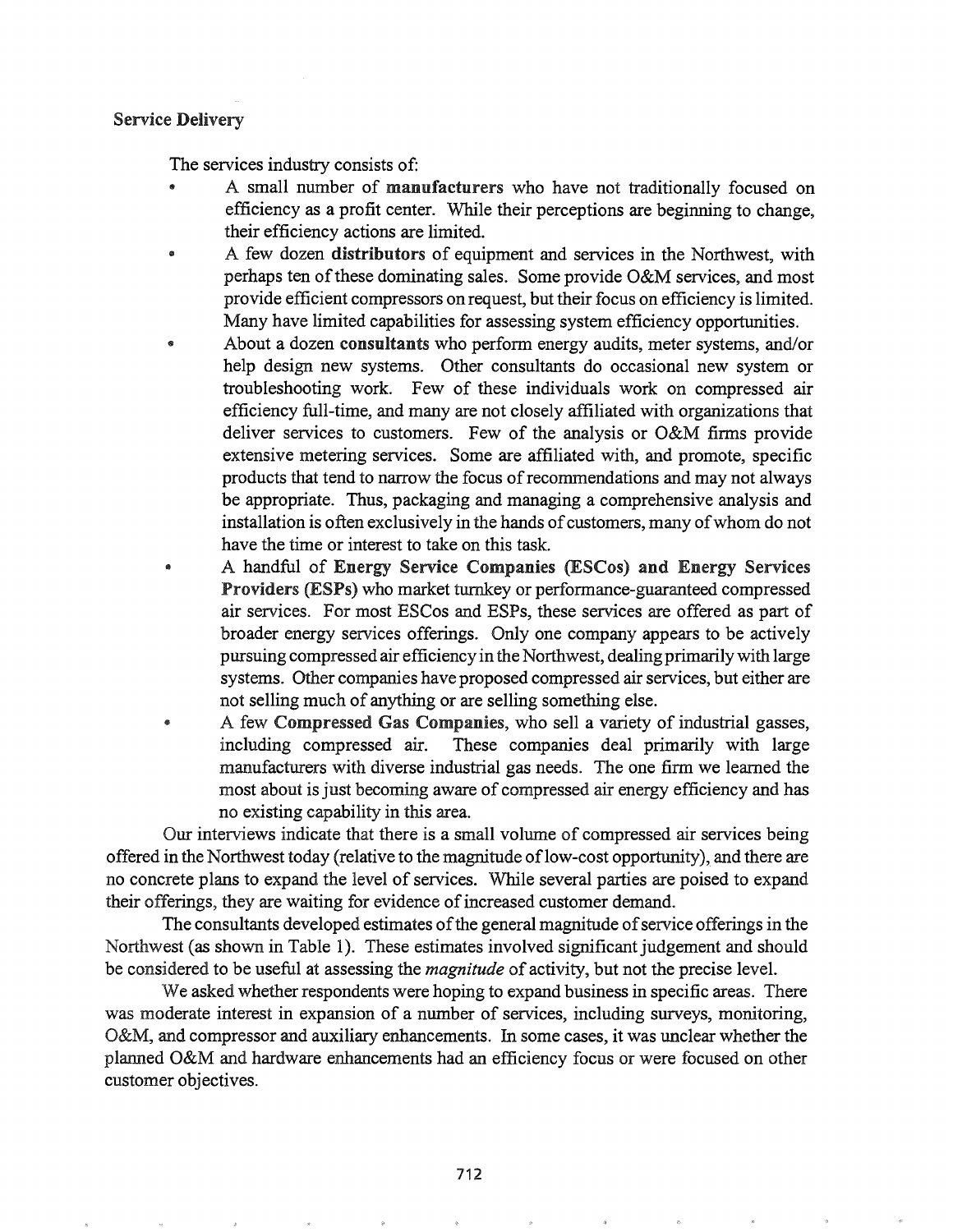| <b>Service</b>                                | Provider                               | Volume (Projects/Year) |
|-----------------------------------------------|----------------------------------------|------------------------|
| <b>System Efficiency Surveys</b>              | Engineers, ESCos                       | 20                     |
| <b>System Load Monitoring</b>                 | Engineers, ESCos                       |                        |
| <b>Compressor Controls/</b><br>Sequencing     | Engineers, ESCos, some<br>Distributors | Q                      |
| <b>Compressor Auxiliary</b><br>Enhancements** | <b>Mostly Distributors</b>             | $59*$                  |
| System O&M                                    | Engineers                              | <b>Q***</b>            |
| <b>Piping Design</b>                          | Engineers, Distributors                | $14*$                  |
| <b>Process Tool Assessment</b>                | Engineers                              | 6                      |

Table 1. Estimated Volume of Compressed Air Services

It is unclear whether many of these projects involve efficiency improvements.

E.g., refrigeration, outside air.

\*\*\* In addition to distributor services.

We also discussed various types of marketing services that might help in "packaging" efficiency for customers in a way that makes it easier to implement. Distributors were most interested in *system design, and management ofsystem installation* because they now dominate that work. *Guaranteed system performance* was emphasized by some, but not all ESCos and ESPs. It is important to note that those who had more experience with guarantees were, on average, more equivocaL *Unit Pricing* (i.e., selling air by the total cubic feet consumed to a plant) was not familiar to most respondents. We heard of six plants in the region where this is used, three of which were contracted to one service firm. Those most familiar said that opportunities were limited largely to new plants by the need of the service firm to own a selfcontained space in or near the plant.

#### Customer Perspective

The information we gathered on customer practices is second-hand because our interviews were with people in the compressed air services business, not the customers. Nevertheless, the picture they painted was fairly consistent and was partly supported by a parallel study of the motor market that included customer interviews (Gordon et al. 1998a, 1998b).

Generally speaking, plant personnel try to keep systems working, with pressure set to levels that meet user demands. However compressed air O&M is largely neglected and system efficiency is rarely considered. Many plants have no on-site personnel (contract or staff) who understand compressed air maintenance fundamentals. Distributor personnel are called when there is a crisis. A few of the more efficiency-minded customers occasionally perform checks for system leaks, but few customers survey for inappropriate end-use. Fewer maintain a regular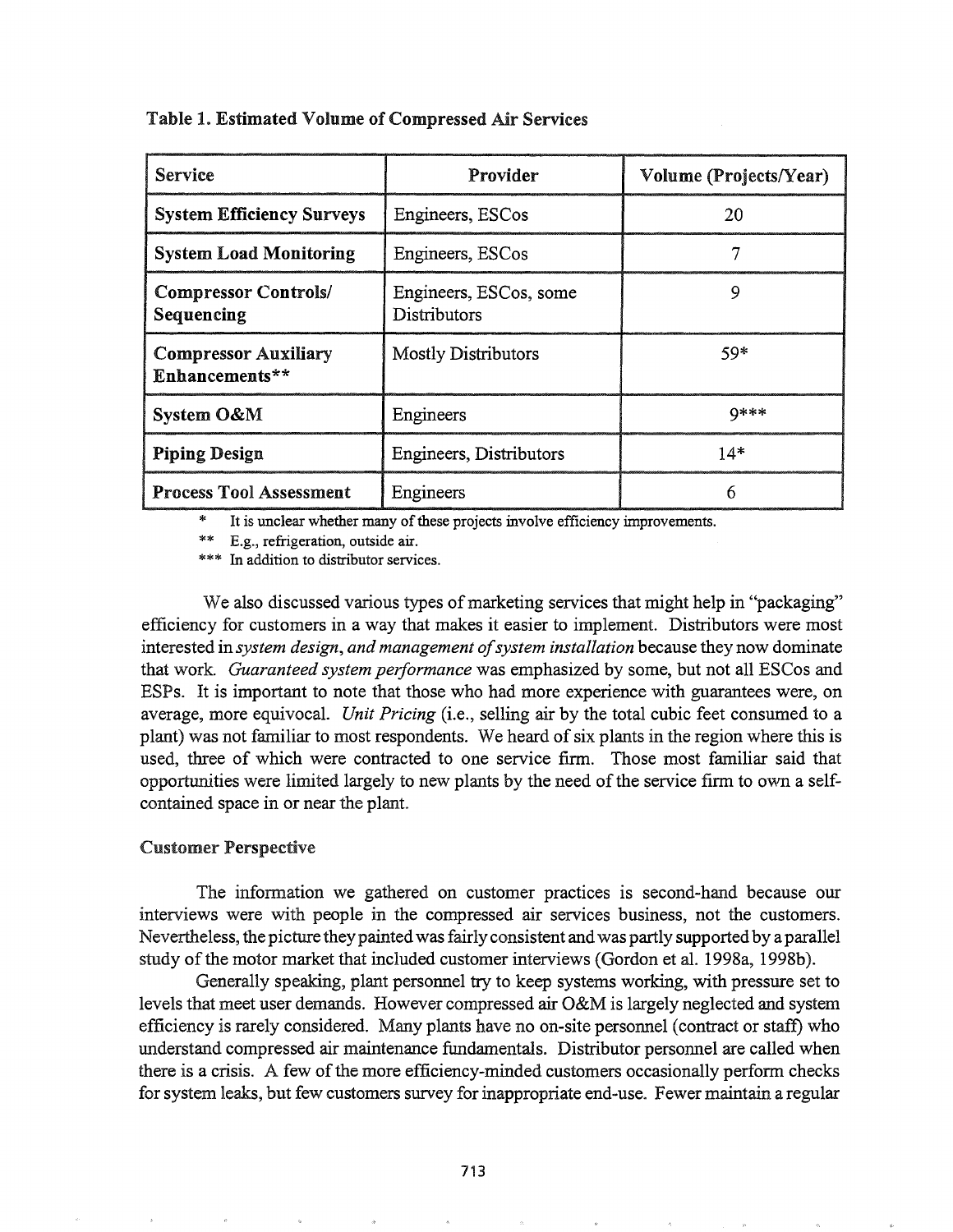program of leak-detection and repair. Among those firms who check for leaks, it is common for identified leaks to go unrepaired. Some larger facilities have undergone efforts to improve compressed air system efficiency, either independently or through utility programs. However, those efforts are rarely comprehensive. New system design is often haphazard, with little consideration of efficiency.

Most customers do not have separate electric meters for compressed air and do not know what the electric costs of compressed air are. As a consequence, most purchase decisions are based on speed of purchase and first cost. The customers do not know how to secure reliable and comprehensive assistance, due to their limited attention to compressed air issues and the fragmented services delivery industry. Many customers hesitate to pay for compressed air studies, yet mistrust recommendations provided for free by vendors.

There is more knowledge, capability, and attention to compressed air efficiency in *some* large facilities, but even among those with several hundred horsepower of compressed air load, the plant-to-plant variation in focus on compressed air is dramatic.

The limited scale of dollar savings from compressed air energy efficiency can inhibit interest, even if paybacks are attractive. For example, a sawmill might see a one-year payback on a \$15,000 investment, but is more worried about where their timber supply will come from next year. As a consequence, when industrial firms pursue compressed air enhancements, it is usually for non-energy reasons. The most common reason is to avoid buying a new compressor or to enhance system reliability. Others are listed in Table 2.

There are other cost savings related to reduced overhead, improved reliability, reduced staff time to attend and maintain systems, better performance, etc.

## Market Barriers

The pattern of barriers appears to differ by size of compressor system. The following very approximate size breaks are used to clarify the trends by size.

- For 0-100 HP systems, options are limited because the savings can rarely support the cost of a detailed technical study. However, there are still opportunities for efficient compressors, some controls, and in-house O&M improvements. For these options, awareness, knowledge, confidence, and custom (e.g., traditional sales focus of distributors) present significant barriers, but ones that might be influenced by carefully-targeted information from a credible source.
- @ 100-500 HP systems, from economic and technical perspectives, could benefit from a wide array of technical opportunities. However, there are significant awareness, knowledge, confidence and custom (i.e., traditional practice and market structure) barriers. Additionally, many customers in this size range may not have the time and knowledge to organize and manage services from separate contractors who offer audits and installation, and are more likely to allocate scarce capital to other needs. The limited number of systems experts and energy service companies offering turnkey services is another significant hindrance.
- $\bullet$  In general, the range of technical and project management services currently available is much greater for larger systems (e.g., over 500 HP). While current activity is limited, contractors of many types are eager to provide a package of technical, financing, installation, and guarantee services to large customers.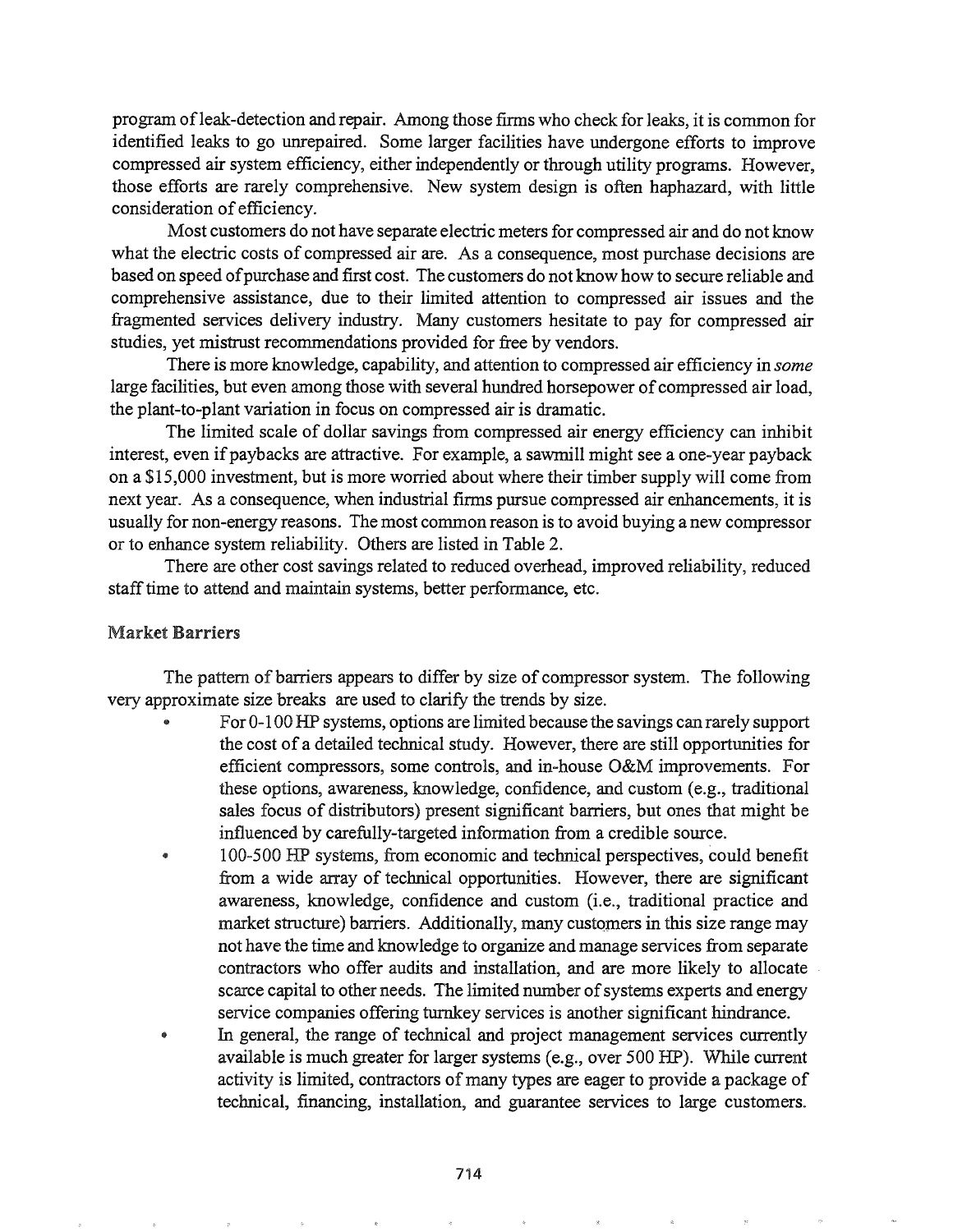Large customers have the magnitude of potential savings to better afford and attract the few system efficiency experts. While the scale offinancial benefits is larger than for smaller plants, it may not be larger in proportion to other expenses and opportunities at the plant. So, even large compressed air opportunities often receive a low priority for internal attention and funding.

## Table 2. Non-Energy Benefits for Compressed Air System Efficiency Improvements

- @ Reduced capital costs
- Reduced interest cost on capital investments
- Reduced floor-space requirements from fewer compressors
- Reduced maintenance costs from fewer compressors and better system operation
- @ Reduced insurance costs from fewer compressors
- @ Reduced backup compressor requirements due to lower CFM requirement
- @ Reduced labor costs for equipment attendance
- Increased reliability of compressed air service; fewer consequent production disruptions
- Improved system performance (pressure levels, consistency of pressure, ability to address spikes in usage)<sup>1</sup>
- @ Reduced worker safety issues (where inappropriate uses of compressed air are eliminated)<sup>2</sup>
- Improved ease of system operation

## Recommendations

## **Overall Strategy**

- 1. Focus primarily on efficiency improvements to existing compressed air systems.
- The Alliance should pursue projects that: a) create opportunities by raising the  $2.$ awareness and comfort level of the large facility owners; b) help develop and demonstrate success for model service provider agreements with the facility owners; and c) make that information available to a variety of service providers.

<sup>&</sup>lt;sup>1</sup> One consultant encountered a large system where design problems caused turbulent flow, reducing effective pressure. Distributors had addressed this with a series of added compressors. The system finally reached the point where an added compressor actually resulted in reduced system pressure due to increased turbulence.

<sup>2</sup> In one plant, employees were using high-pressure compressed air to cool themselves near a furnace, in violation of OSHA requirements.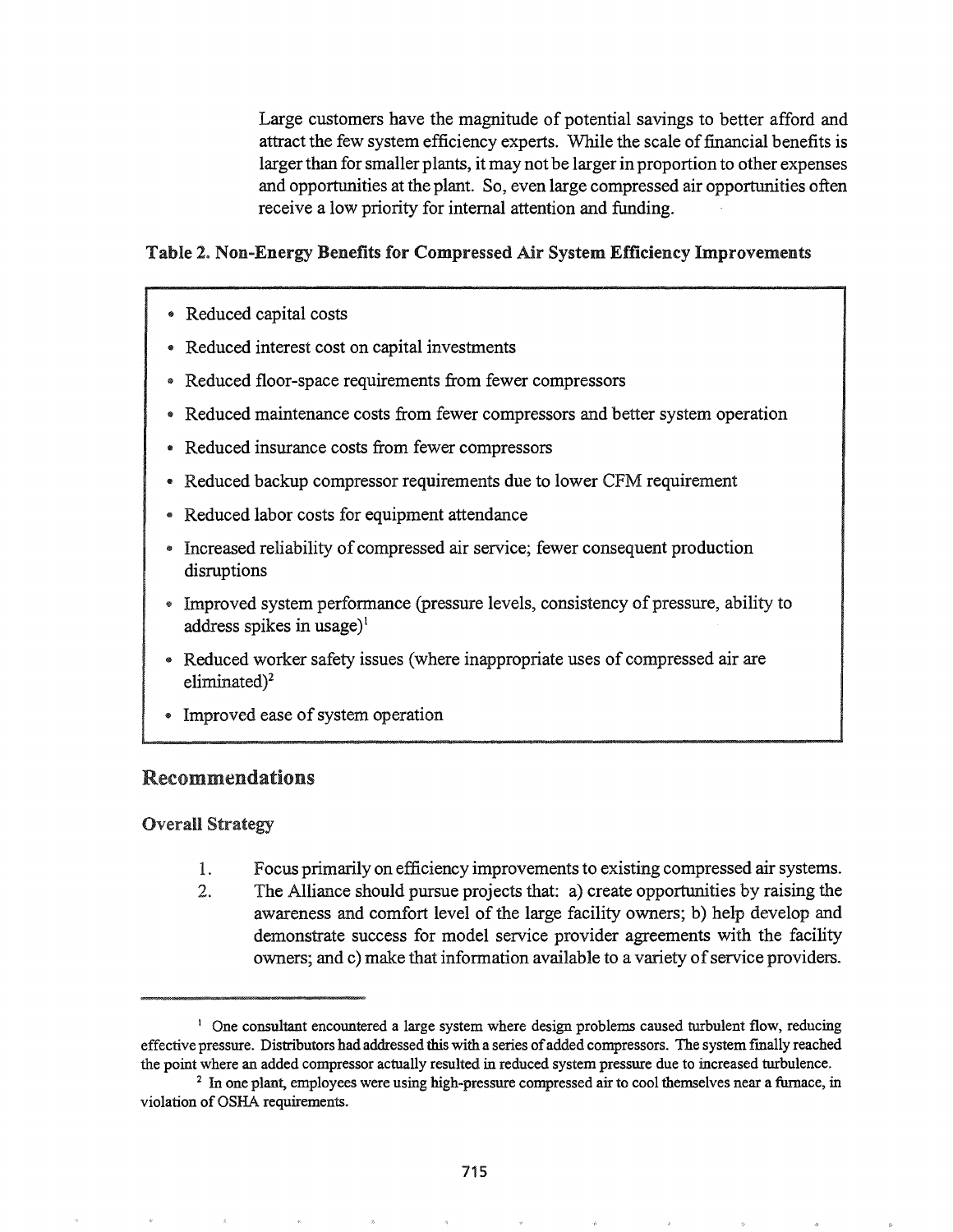- 3. For existing systems, the Alliance should focus on two types of efficiency opportunities:
	- System retrofit or upgrade; and
	- System operation and maintenance.
- 4. Separate strategies should be developed for different sizes of systems.
- 5. Work to establish mechanisms that allow facility owners to quantify the cost to operate and maintain the compressed air systems.

#### Key Elements

It is crucial to provide education, awareness building, and confidence building for efficient approaches, technologies, and service delivery systems. A credible training and (preferably) certification program, such as that planned by the Compressed Air Challenge  $(CAC)<sup>3</sup>$  (CAC 1997a, 1997b) with appropriate follow-through to re-enforce the lessons, may largely serve these ends. The CAC has established a management center to maintain the curriculum and a contractor to organize and hold the classes across the country. It is not necessary to replicate this structure in the Northwest. Through its continued participation in the governance of CAC, the Alliance needs to help assure that the quality and credibility of the training are unimpeachable. Additionally, the Alliance needs to assure that key decision-makers are recruited to attend, and that there is sufficient participation for Northwest training so that CAC's efforts in the region can expand. This might best be achieved through a series of targeted recruiting efforts aimed at key individuals (compressed air operators and facility engineers). Recruiting aids might include scholarships, or, for far-flung plants, subsidized air fare.

A very important complement to the training effort would be case studies to give facility engineers in key industrial "peer groups" (specific plant types and geographic areas) the knowledge and tools to proceed. The case studies should: 1) involve firms who are customarily "concept leaders" in the industry; 2) incorporate information on energy and, especially, nonenergy benefits; 3) show how measurement and metering can help demonstrate energy benefits; and 4) include practical information to help firms with similar plants proceed.

The above two activities could result in significant transformation of the large customer market and are important for the medium-sized market (e.g., 100-500 HP systems). However, many customers with medium-sized systems need ways of procuring and managing compressed air system improvements which are relatively simple. They need a single source for services, few procurement steps and limited and understandable risks. While ESCos and ESPs may be ready to work with large customers to address the need for integrated services, more help may be needed to build the service infrastructure to package projects for medium-sized customers. Options for utilities to encourage the development of such packaging include:

Alliance or utility subsidies for delivery of integrated services (e.g., metering with  $O&M$ , or audit/install/guarantee) in a small number of medium-sized plants, to build alliances and experience;

<sup>&</sup>lt;sup>3</sup> CAC is a national collaborative effort to transform efficiency of compressed air use. Participants include manufacturers, distributors, consultants, government, utilities, end-users, and regional planning groups (including the Alliance).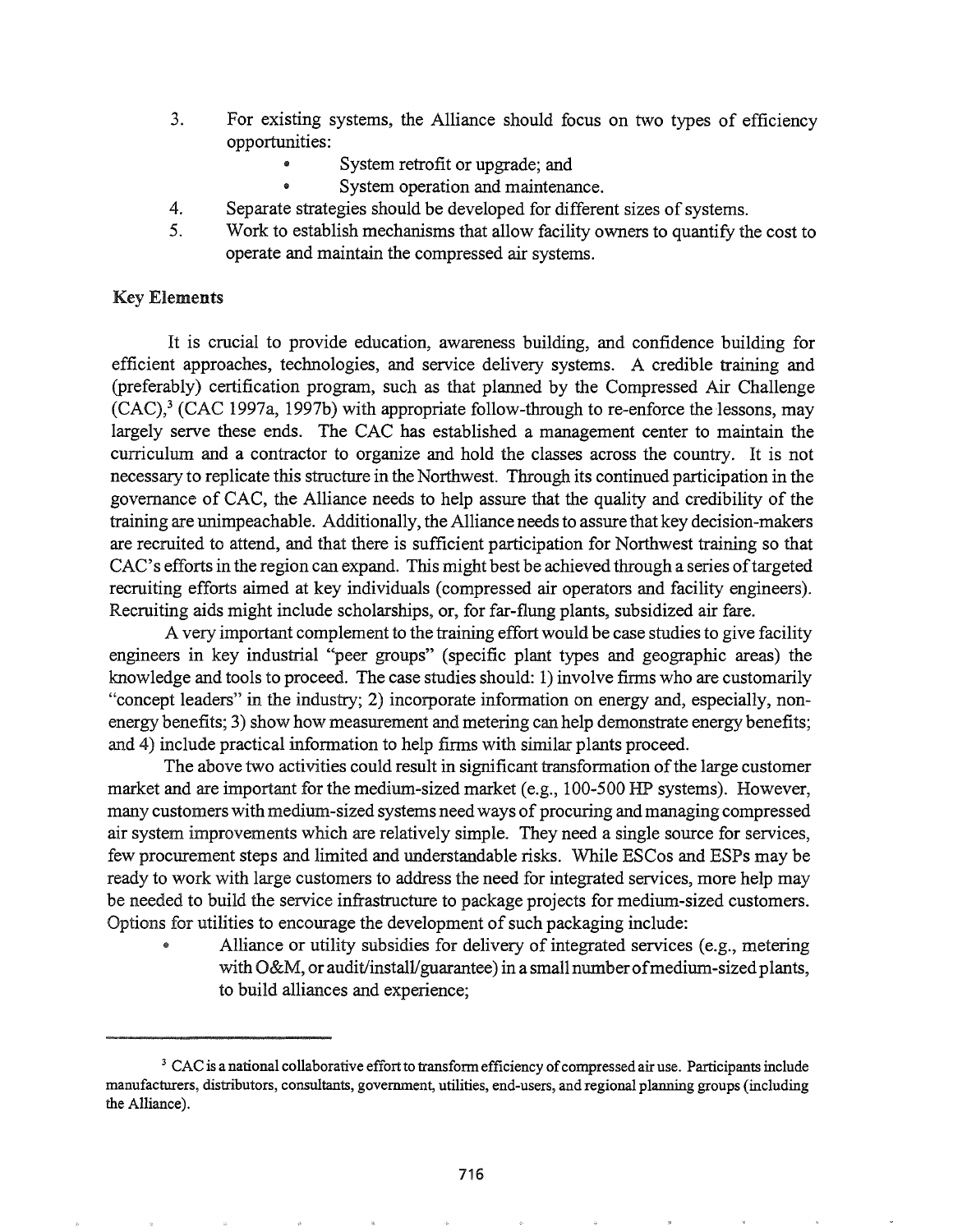- Alliance or utility help in project administration and oversight; or
- Alliance or utility guarantees and quality control for installations. This would simplify the number of services that contractors would need to provide, thereby making entry into the medium-size market of turnkey contractors, or meteringand-O&M firms more feasible.

For small systems (e.g., <100 HP), the goal should be to encourage purchase of appropriate compressors and controls. Targeted educational efforts may have the most impact. These could include mailed information on efficient equipment and a 1-800 line to support customers when they are choosing compressors to match specific circumstances. Significant market transformation in the small system market may be a difficult goal to achieve.

### References

- Bonneville PowerAdministration. 1997.*AIRMaster: CompressedAirSystem AuditandAnalysis Software.* Brochure. DOE/BP-3111124-3. January.
- Compressed Air Challenge. 1997a. *Compressed Air System Optimization and Certification Initiative Meeting Summary.* Nordit Hills Resort, Itasca, Ill. May 14-15.
- CompressedAirChallenge. 1997b. *Executive SummaryProspectusfor a CompressedAirSystem Optimization Training and Certification Program.* June 27.
- Easton Consultants. 1994. *Strategies to Promote Energy Efficient Motor Systems in North America's OEMMarkets* - *Compressed Air Systems.* For US Department ofEnergy.
- Gordon, Fred, Will Miller, Chad Davis, and Bob Zdebski. 1998. *Research In The Market For Motor Management Services, Final Report.* For The Northwest Energy Efficiency Alliance. December 18.
- Gordon, Fred, John Jennings, Les Tumidaj, and Will Miller. 1998. Premium Efficiency Motors *Program* - *Program Evaluation Report* - *Final.* Pacific Energy Associates for The Northwest Energy Efficiency Alliance. December 10&
- HEC, 19950 *Evaluation ofthe Energy Initiative and Design 2000 Installationsfor* 1994 *Compressed Air System Improvements.* For New England Electric. June 22.
- Maxwell, Jonathan. 1994. *Screw Air Compressor Controls: Selection and Operation for Efficiency.* For Bonneville Power Administration. February.
- Parker, S.A., K.L. Gaustad, R.F. Syzydlowski, and D.W. Winiarski. 1993. Industrial Operations *and Maintenance Demand-Side Management Resource Development: Literature and Data Review.* Battelle Northwest Laboratory for Bonneville Power Administration. December, #PNL-XXXX UC-350. December.